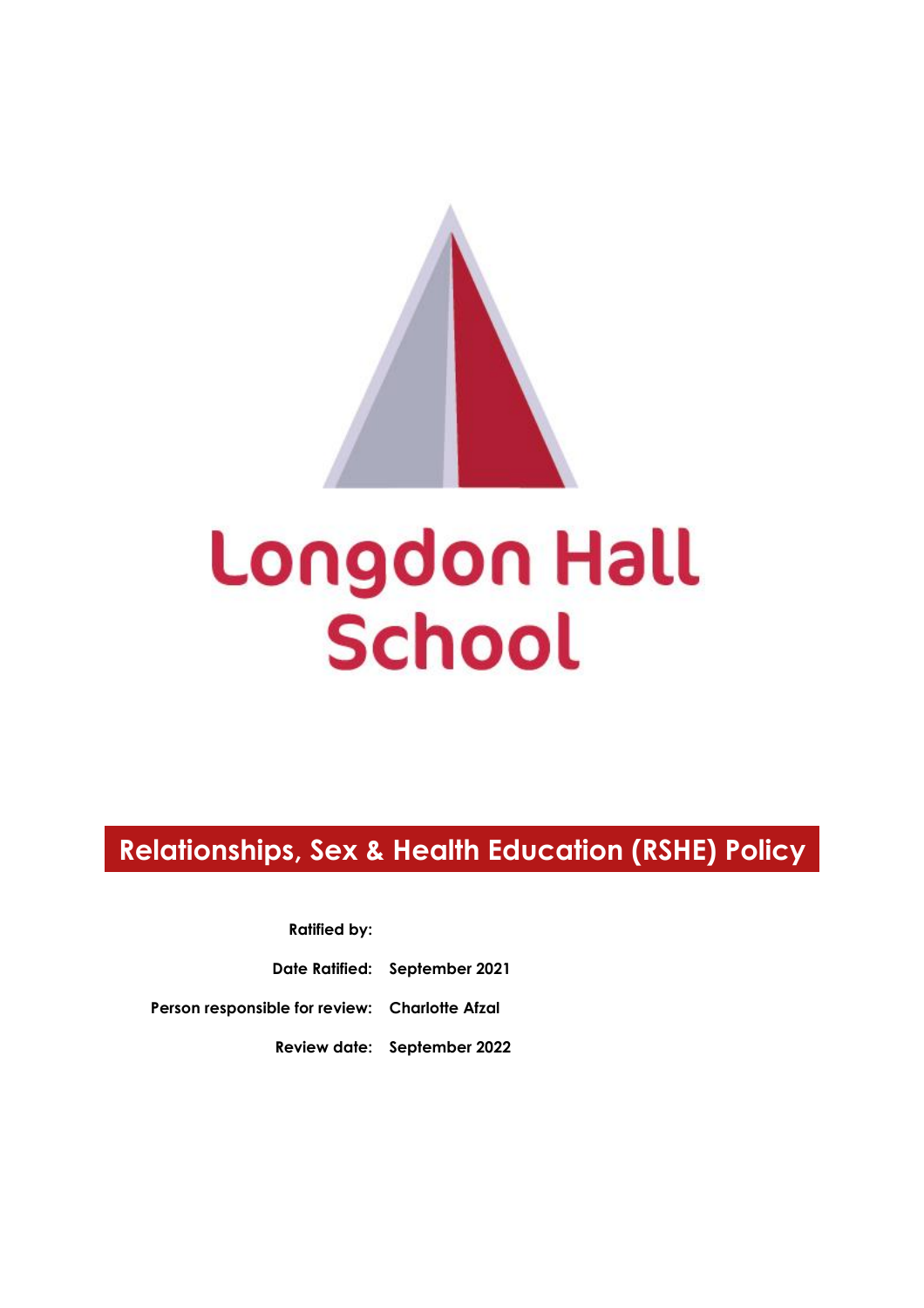### Contents

| 8. |  |  |
|----|--|--|
| 9. |  |  |
|    |  |  |
|    |  |  |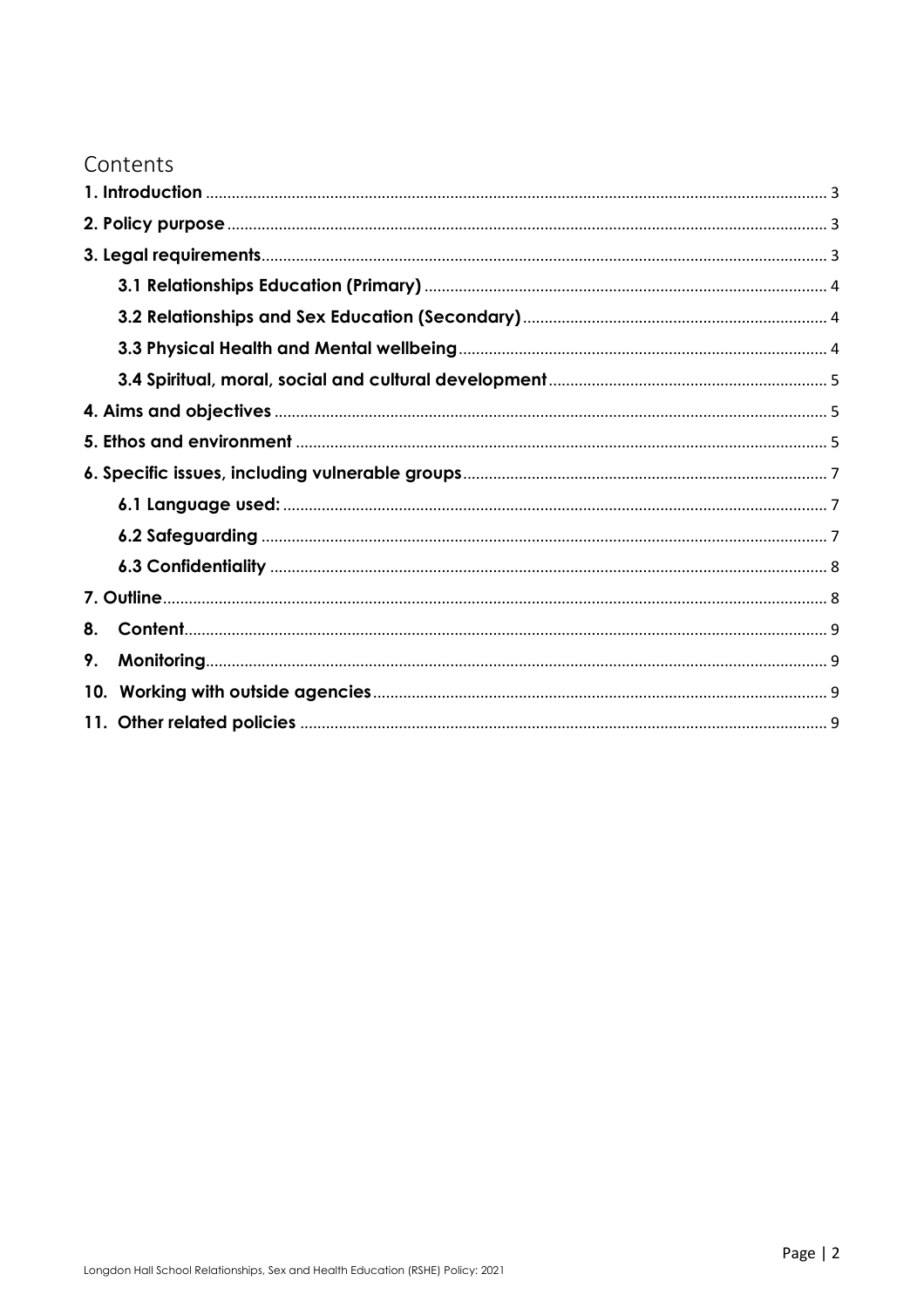#### <span id="page-2-0"></span>**1. Introduction**

Longdon Hall School is a special school for young people between the ages of 7-18 with an Education, Health and Care (EHC) Plans that identify SEMH as their primary need.

Our school supports the need of all of our pupils with their rights being protected with a focus on:

*Best interests of the child – the best interests of the child must be the top priority in all things that affect children (Article 3)*

*Access to information – every child has access to information. It is important that the information that they receive is not harmful. (Article 17)*

*Protection from sexual abuse – providing an education that allows young people to identify unhealthy and abusive relationships. (Article 34)*

#### <span id="page-2-1"></span>**2. Policy purpose**

#### **The purpose of a whole school Relationships, Sex and Health Education policy is to:**

- Explain the definition, aims and objectives of RSHE.

- Describe what we teach and the approaches we use.

This policy helps ensure that the whole school community (pupils, parents/carers, staff, and governors) have a shared understanding of this important area of the curriculum. It is accessible to all stakeholders on the school website or by request.

As a school which values personal development in our children and young people we ensure our RSHE is up to date and regularly evaluated.

This is a working document which provides guidance and information on all aspects of RSHE and aims to provide a secure framework within which staff can work.

The term Relationships, Sex and Health Education, RSHE, is used in this policy rather than Sex Education. This is to stress that our approach goes beyond provision of biological information to also focus on clarifying attitudes and values, and developing self-esteem and the skills to manage relationships.

#### **Definition:**

Relationships, Sex and Health Education allows pupils to learn about the emotional, social and physical aspects of growing up, relationships, sex, human sexuality and sexual health. Some aspects are taught in science, and others are taught as part of personal, social, health and economic education (PSHE), under the umbrella subject Personal Development.

A comprehensive programme of RSHE provides accurate information about the body, reproduction, sex, and sexual health. It also gives children and young people essential skills for building positive, enjoyable, respectful and non-exploitative relationships and staying safe both on and offline.

#### <span id="page-2-2"></span>**3. Legal requirements**

The sex education contained in National Curriculum science (Key Stages 1 and 2) is compulsory in all schools. As a school we have the flexibility to design and plan age appropriate subject content, which meets the needs of all pupils. The curriculum covers puberty, including menstruation which is delivered, where possible before onset, this helps to ensure that all male and female pupils are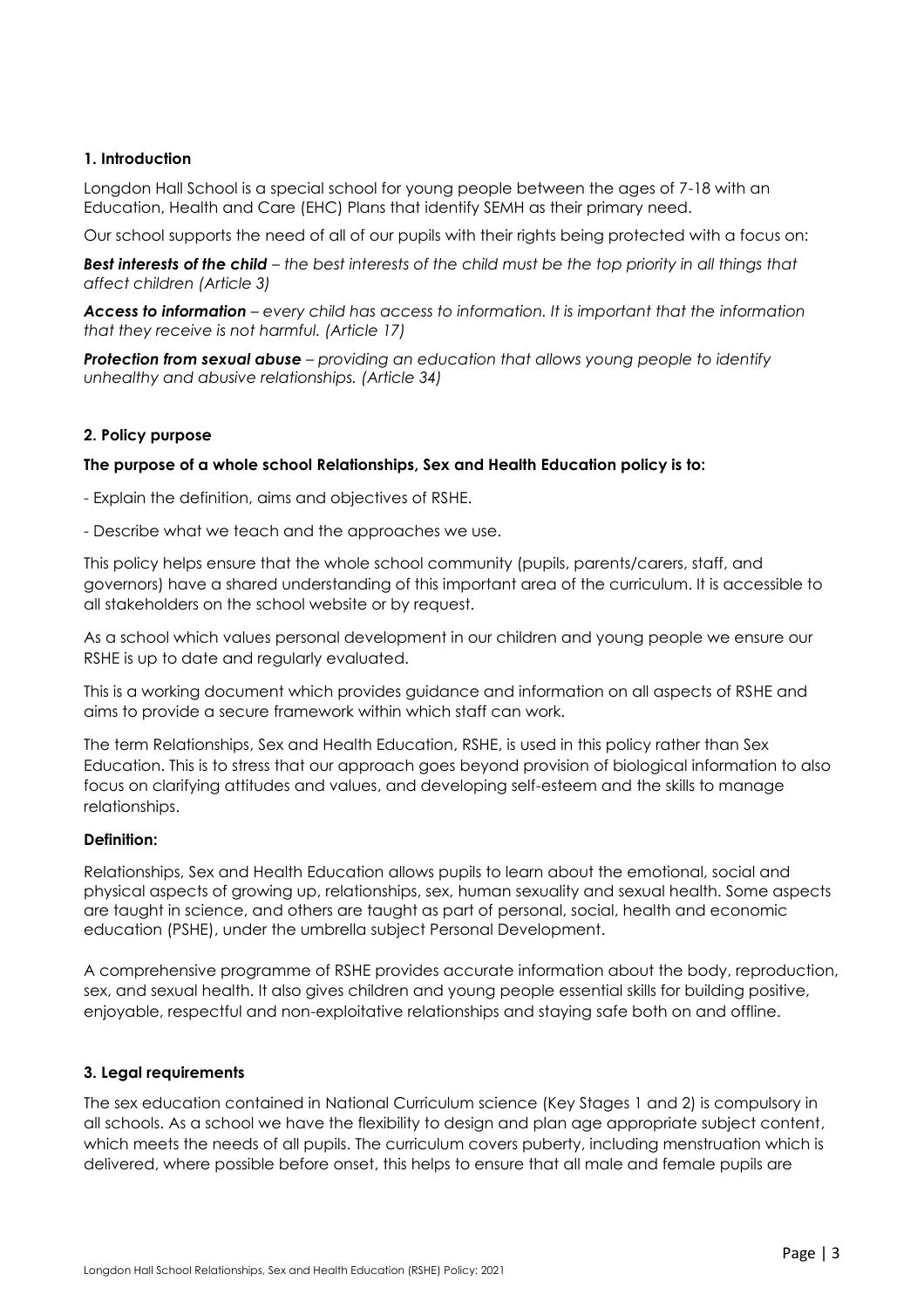prepared for changes they and their peers will experience. All RSHE lessons are designed in accordance with the latest government guidance, (*Relationships Education, RSE and Health Education 2019*) delivered as part of our Personal Development education.

#### **3.1 Relationships Education (Primary)**

<span id="page-3-0"></span>Relationships Education in Key Stage 2 focuses on the fundamental building blocks and characteristics of positive relationships. By the end of Key Stage 2 students will have covered the following topics as part of the curriculum:

- Families and people who care for me
- Caring friendships
- Respectful relationships
- Online relationships
- Being Safe

Through relationships Education, pupils are provided with the knowledge that they need to recognise and report abuse, including emotional, physical and sexual abuse in accordance with Relationships Education Guidance (2019).

#### **3.2 Relationships and Sex Education (Secondary)**

<span id="page-3-1"></span>Relationships and Sex Education in Key Stages 3 & 4 is designed to provide young people with the information that they need to develop healthy, nurturing relationships of all kinds, not just intimate relationships. The lessons do not encourage early sexual experimentation, but develop knowledge of safer sex and sexual health. All staff provide information in a non-judgemental, factual way, allowing scope for pupils to ask questions in a safe environment. By the end of Key Stage 4 students will have covered the following topics, as part of the curriculum:

- Families
- Respectful relationships, including friendships
- Online and Media
- Being Safe
- Intimate and sexual relationships, including sexual Health

Also covered in the curriculum is what **the law** says about sex, relationships and young people, as well as broader safeguarding issues. This element of the curriculum is key in informing pupils what is right and wrong, in accordance with the law, as well as offering a deeper understanding of appropriate relationships.

#### **3.3 Physical Health and Mental wellbeing**

<span id="page-3-2"></span>The aims of teaching pupils about physical health and mental wellbeing is to ensure that they have the information that they need to make good decisions about their own health and wellbeing. The teaching promotes the pupils' self-control and ability to self-regulate, and strategies for doing so. There is also a focus on reducing the stigma attached to health issues, in particular those to do with mental wellbeing. All health and well-being lessons are age appropriate and tailored to the needs of our pupils. All pupils have access to lessons in the following areas, from Key Stage 2 through to Key Stage 4:

- Mental Wellbeing
- Internet Safety and Harms
- Physical Health and Fitness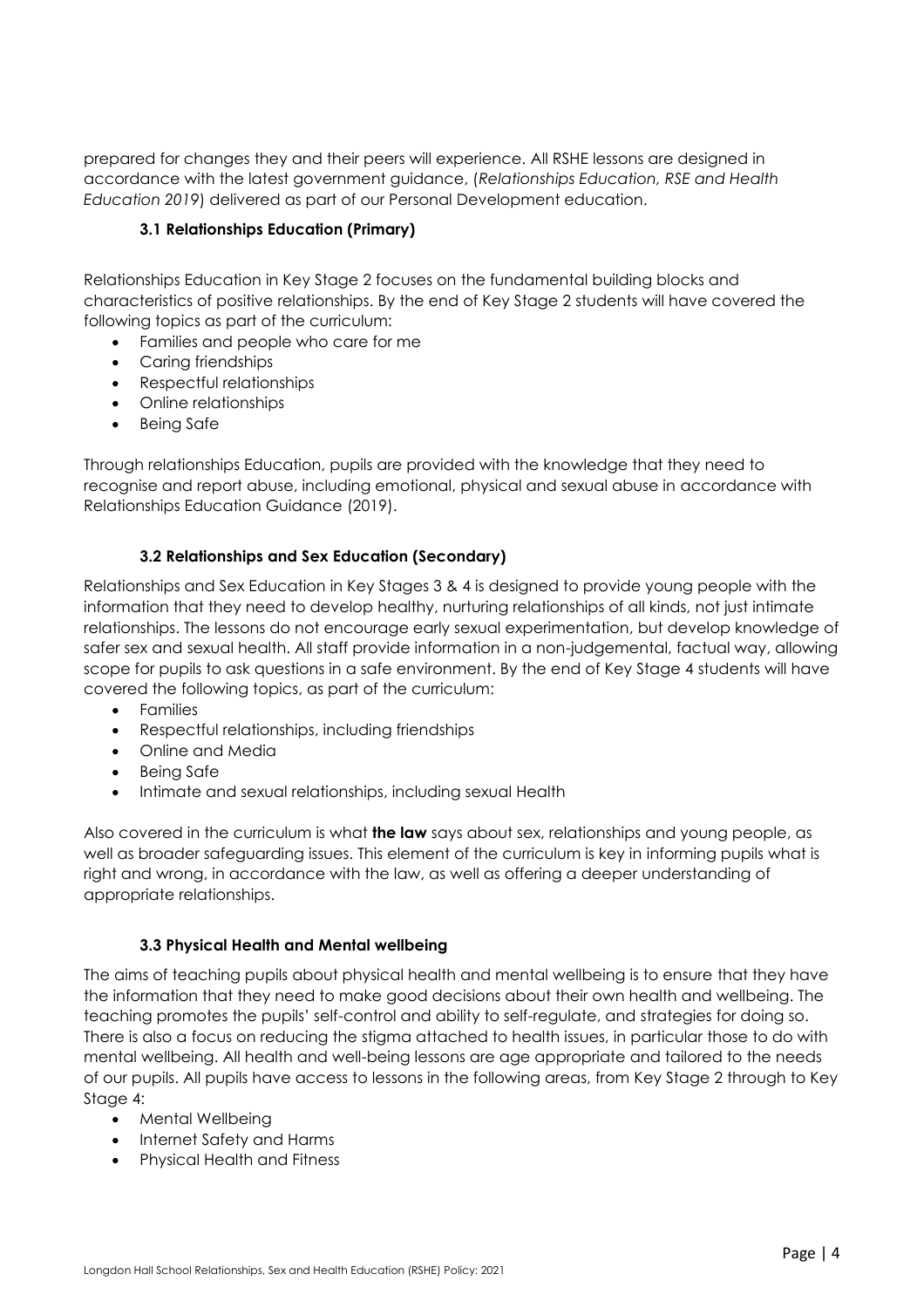- Healthy Eating
- Drugs, Alcohol and Tobacco
- Health and Prevention
- Basic First Aid
- Changing adolescent body

#### **3.4 Spiritual, moral, social and cultural development**

<span id="page-4-0"></span>The SMSC provision in school provides opportunities, responsibilities and experiences to support in later life, as part of the Personal Development curriculum. Through a whole school approach, offering themed days and targeting current focus areas, we are able to further educate pupils in RSHE away from the classroom environment.

#### <span id="page-4-1"></span>**4. Aims and objectives**

#### **The aim of RSHE is to equip children and young people with the information, skills and values to have safe, fulfilling and enjoyable relationships, and to take responsibility for their sexual health and wellbeing.**

Effective RSHE can make a significant contribution to the development of the personal skills needed by pupils if they are to establish and maintain healthy relationships. It also enables young people to make responsible and informed decisions about their health and wellbeing.

Effective RSHE is essential if young people are to make responsible and well-informed decisions about their lives. It helps support young people through their physical, emotional and moral development. It helps young people learn to respect themselves and others and move with confidence from childhood through adolescence into adulthood.

The Relationships, Sex and Health Education (RSHE) policy is underpinned by the ethos and values of our school and we uphold it as an entitlement for all our pupils. We recognise the need to work as a whole school community, to ensure a shared understanding of RSHE and the under-pinning values and to deliver an effective programme that meets the needs of our pupils.

#### **Longdon Hall explores/teaches RSHE within the following morals and values framework based on the following principles:**

- Respect and tolerance towards others who may have different backgrounds, cultures, feelings, views and sexuality.
- The right of people to hold their views within the boundaries of respect for the rights of others.
- The acceptance of the responsibility for and the consequences of personal actions.
- The right not to be abused by or taken advantage of by other people.
- The right to accurate information about relationships.
- An awareness of the way another person feels.
- The value of stable loving relationships.
- Mutual support and co-operation.
- Honesty and openness.
- Self-respect.

#### <span id="page-4-2"></span>**5. Ethos and environment**

#### **5.1 Global statement**

Specify guidance documents on which the policy has drawn – key reference documents: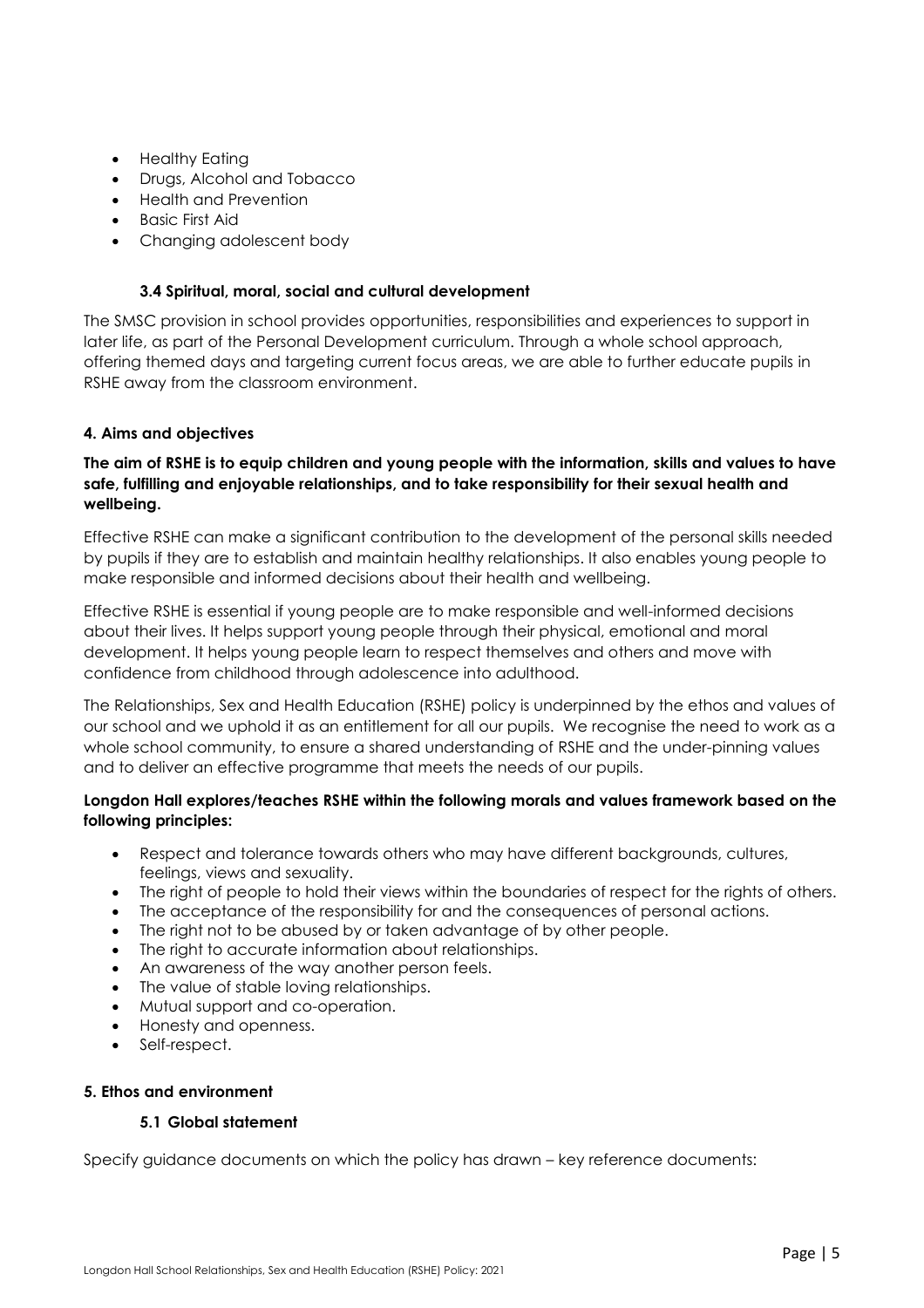- Relationships Education, Relationships & Sex Education (RSE) and Health Education (2020)
- Sexual violence and sexual harassment between children in schools and colleges (2021)
- Sex and relationship Guidance (SRE) for the 21st Century: Supplementary advice to the Sex and Relationship Education Guidance DfEE (0116/2000).
- Multi-agency practice guidelines: Female Genital Mutilation (2014).
- DCSF Sex and Relationships Guidance (0116/2000).
- The Equality Act 2010 and schools (DfE 2014b).
- Keeping Children Safe in Education (2014a).

Longdon Hall will follow best practice by ensuring that the personal beliefs and attitudes of teachers will not influence their teaching of RSHE lessons.

#### **5.2 How and to whom will the policy be shared and consulted amongst in the Whole School:**

Dissemination and consultation/review of policy includes:

- Consultation with wider school community.
- Review of RSHE curriculum content with staff and pupils.
- Pupil focus groups or Student Voice.
- Consultation with school governors.
- Consultation with parents/carers.

The policy will be shared with all parents directly and is available on the website.

#### **5.3 How and to whom will the policy be shared and consulted amongst in the Whole School:**

- How they are informed and consulted.
- Confidentiality for parents/carers.
- Role of parents/carers.
- Access to resources.
- Right to withdraw.

Parents and carers have an especially important role to play in supporting PSHE/RSHE education.

Longdon Hall is confident that the school's programme compliments RSHE across the school. To enable this, parents are invited to read the policy and input into the RSHE programme, where necessary and appropriate. Teaching resources could be shown and opportunities will be given for discussion and questions.

Before any year group embarks upon its RSHE programme, parents/carers are informed by letter of their right to withdraw their child from RSHE lessons and given an overview of the topics the child will be covering. Parents/carers are also reminded that they can have a copy of the school's RSHE Policy on request and that they can view any teaching resources being used in the delivery of RSHE.

#### **5.4 CPD for staff:**

Longdon Hall ensures RSHE/PD CPD for staff, through:

- Opportunities for the Subject Leader to undertake any training required to fulfil the position effectively.
- CPD provided by the Subject Leader to all RSHE teaching staff.
- CPD by trained practitioners to take place for staff involved in teaching the subject.
- Surveys of all staff with regard to RSHE content and support required.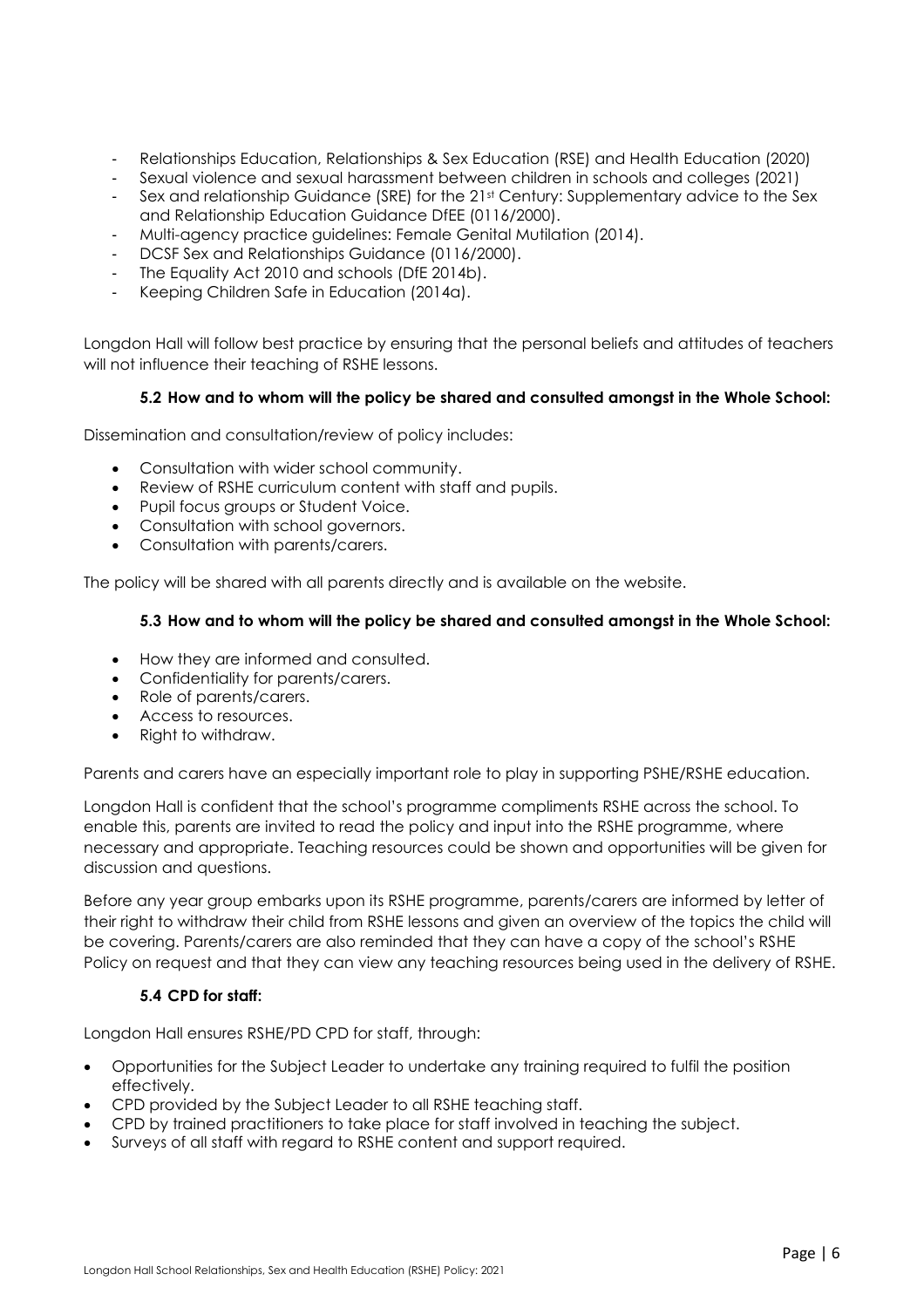#### **5.5 Statement of Longdon Hall commitment to equal opportunities and inclusion, with reference to the Inclusion and Equal Opportunities Policies:**

Longdon Hall considers the needs of different groups within the school. (Boys and Girls, varying home backgrounds, Sexuality, SEN, LAC, Faith, Ethnicity and Culture etc.) The programme is differentiated at point of delivery by trained staff, so that it is appropriate to pupils age, ability, gender and maturity.

We aim to ensure all pupils are treated fairly, with no discrimination or bullying on grounds of gender, race, religion, colour, language, culture, social circumstances, appearance, sexuality, ability or disability, or any of the protected characteristics.

The Equality Act 2010 covers the way the curriculum is delivered, as schools and other education providers must ensure that issues are taught in a way that does not subject pupils to discrimination.

Schools have a duty under the Equality Act to ensure that teaching is accessible to all children and young people, including those who are lesbian, gay, bisexual and transgender (LGBT) and any other groups, however they choose to identify. Inclusive RSHE will foster good relations between pupils, tackle all types of prejudice – including homophobia – and promote understanding and respect. The Department for Education have produced advice on The Equality Act 2010 and schools (DfE 2014b).

#### <span id="page-6-0"></span>**6. Specific issues, including vulnerable groups**

#### **6.1 Language used:**

<span id="page-6-1"></span>All staff will:

- Openly teach pupils what 'slang' words mean (where appropriate) and that some are offensive.
- Use inclusive language (such as partner instead of boyfriend/girlfriend).
- Use correct terminology as this is deemed good practice.
- Avoid the use of any slang.

It is good practice to use medically correct terms for genitalia and sexual parts of the body, for example: vulva, vagina, penis and testicles. Ofsted provides full support for this approach and have raised concerns that some schools are currently failing to teach this vocabulary because this leaves children unable to describe abusive behaviours.

The use of respectful language which challenges sexism, homophobia and other forms of prejudice can be established in RSHE and will have benefits for the whole school community – both in and out of lessons. At Longdon Hall staff are trained to challenge homophobic language in school and pupils at primary and secondary level are taught that using the word 'gay', to mean something is rubbish is wrong. See also 'The LGBT Issue' e-magazine for inclusive RSHE and challenging homophobia biphobia and transphobia (Sex Education Forum, 2014).

#### **6.2 Safeguarding**

<span id="page-6-2"></span>Some issues may result in children and young people making disclosures which will be addressed in line with school safeguarding policy and procedures.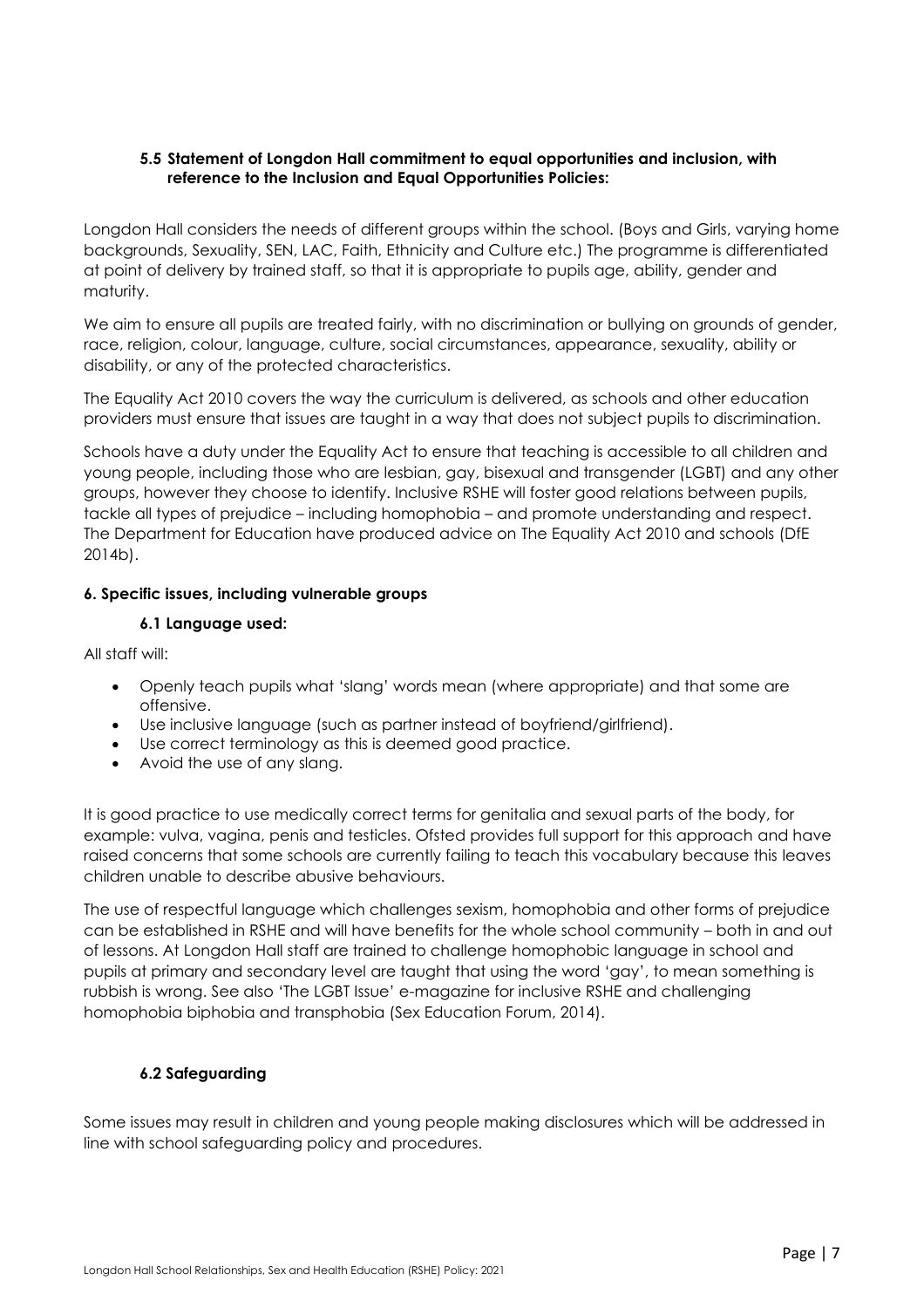RSHE plays a very important part in fulfilling the statutory duties all schools have to meet. RSHE helps children understand the difference between safe and abusive relationships and equips them with the skills to get help if they need it. All schools have responsibilities for safeguarding and a legal duty to promote pupil well-being. Updated government safeguarding guidance is available (Sexual violence and sexual harassment between children in schools and colleges, 2021) and includes a section on the importance of education in preventing sexual violence and sexual harassment, as well as challenging a culture of sexual harassment. There are school-wide policies in place that make it clear that sexual harassment, online sexual abuse and sexual violence (including sexualised language) is unacceptable, with appropriate sanctions in place. The reporting of incidents of sexual harassment, sexual abuse and sexualised language in school is carried according to the procedure in school. Any pupils who are reported in this way will then have their risk assessment adjusted accordingly.

There are further government updates available (Keeping Children Safe in Education, 2021), that includes a section about being alert to signs that young girls may be at risk of female genital mutilation (FGM). School summer holiday, especially during the transition from primary to secondary school, is thought to be a key risk time for FGM. See also the government Multi-agency practice guidelines: Female Genital Mutilation (2014), which includes a section for schools. Staff in school are aware of the need to report to the police any signs of FGM on pupils under the age of 18 years old.

The entire staff team play an important role in ensuring Longdon Hall School meets these requirements through: staff training and awareness, daily support in school to pupils, parents/carers and staff, and liaison with external agencies.

#### **6.3 Confidentiality**

<span id="page-7-0"></span>Staff will follow school's policy with regard to confidentiality. Pupils should also be made aware of the boundaries of confidentiality should they choose to make a disclosure to a member of staff.

A member of staff cannot promise confidentiality if concerns exist.

#### <span id="page-7-1"></span>**7. Outline**

#### **Longdon Hall delivers the RSHE programme through:**

- Specialist PSHE teaching, in Personal Development lessons.
- Form tutors (with appropriate training).
- All teachers (with appropriate training).
- 1:1 therapy in school.
- External agencies used, where appropriate, to enhance programme.

#### **Longdon Hall teaches RSHE through:**

- Delivery across the curriculum e.g. biological aspects through the Science curriculum and other aspects through Personal Development, English, Humanities etc. as appropriate.
- Including and comprising of, but not limited to: quizzes, case studies, research, role play, video and small group discussion.
- A wide range of teaching methods can be used to enable students to actively participate in their own learning.
- Embedding within the Personal Development Curriculum at a whole school level.